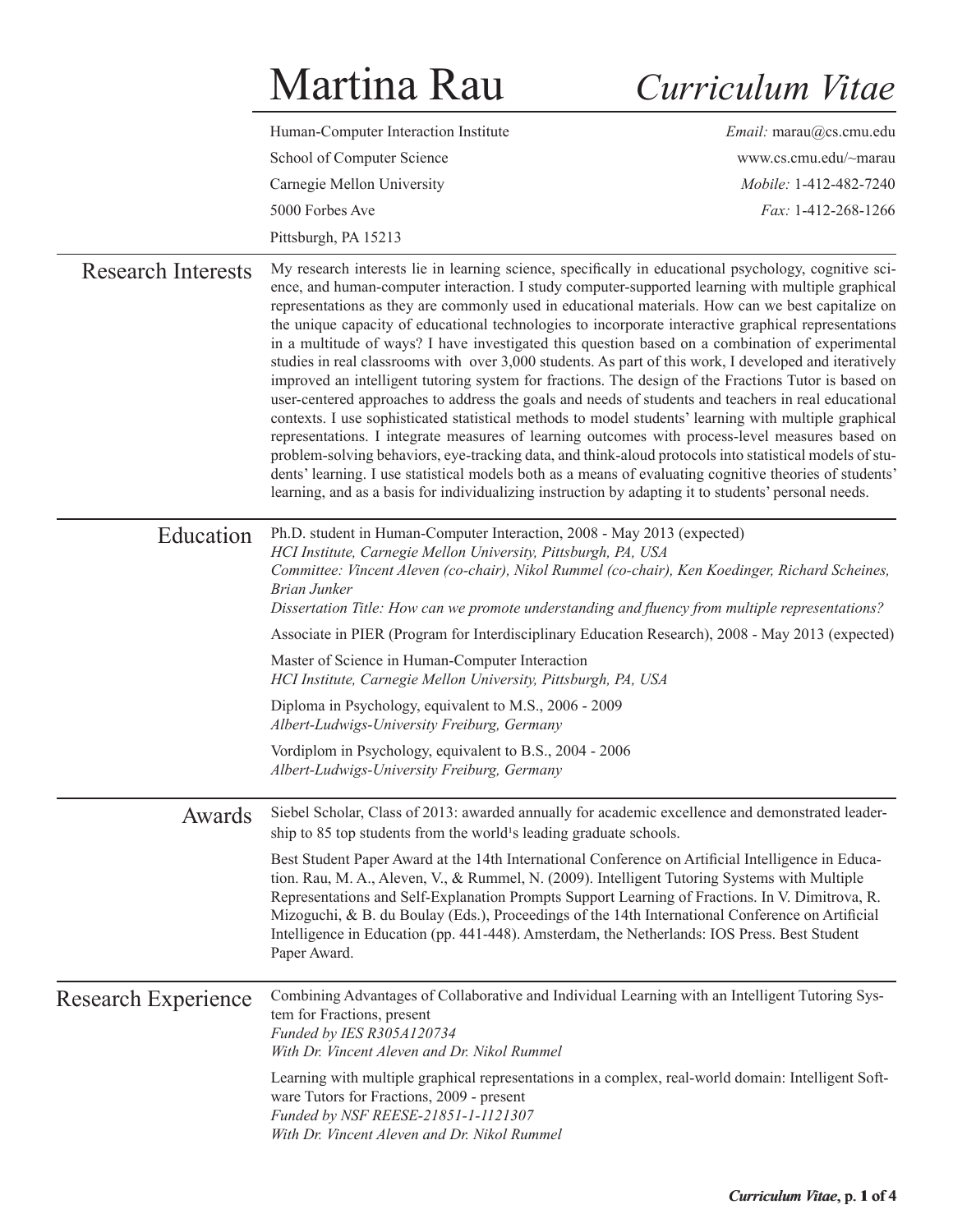|                            | Sequencing learning with multiple representations of rational numbers, 2008 - 2009<br>Funded by the Pittsburgh Science of Learning Center which is funded by NSF SBE-0354420<br>With Dr. Vincent Aleven and Dr. Nikol Rummel                                                                         |
|----------------------------|------------------------------------------------------------------------------------------------------------------------------------------------------------------------------------------------------------------------------------------------------------------------------------------------------|
|                            | Flexible knowledge of fractions with multiple graphical representations in intelligent tutoring sys-<br>tems, 2007 - 2008<br>With Dr. Vincent Aleven and Dr. Nikol Rummel                                                                                                                            |
|                            | Supporting conceptual learning in chemistry through collaboration scripts, 2007 - 2008<br>With Dr. Nikol Rummel                                                                                                                                                                                      |
|                            | Analyzing and promoting computer supported collaborative learning in mathematics<br>With Dipl.-Psych. Dejana Diziol                                                                                                                                                                                  |
| <b>Teaching Experience</b> | Teacher in Teaching and learning with multimedia, Fall 2012<br>Graduate level<br>Institute of Educational Research, Ruhr-Universität Bochum, Germany                                                                                                                                                 |
|                            | Teacher in Computer-supported collaboration, Fall 2012<br>Graduate level<br>Institute of Educational Research, Ruhr-Universität Bochum, Germany                                                                                                                                                      |
|                            | Teaching Assistant in Social web: content, communities, and context, Fall 2012<br>Undergraduate and graduate level<br>Human-Computer Interaction Institute, Carnegie Mellon University, Pittsburgh, PA, USA                                                                                          |
|                            | Teacher in Applications of the classical learning theories, Spring 2012<br>Undergraduate and graduate level<br>Institute of Educational Research, Ruhr-Universität Bochum, Germany                                                                                                                   |
|                            | Teacher in How to create computer-based learning materials: principles and practices, Spring 2011<br>Graduate level<br>Institute of Educational Research, Ruhr-Universität Bochum, Germany                                                                                                           |
|                            | Teaching Assistant in Research Methods for Human-Computer Interaction, Fall 2010<br>Undergraduate and graduate level<br>Human-Computer Interaction Institute, Carnegie Mellon University, Pittsburgh, PA, USA                                                                                        |
|                            | Mentor at the PSLC summer school in the In-vivo Experimentation track and in the CTAT and<br>Example-tracing Tutors track, Summer 2011<br>Undergraduate and graduate level<br>Pittsburgh Science of Learning Center, Carnegie Mellon University, Pittsburgh, PA, USA                                 |
| Academic Service           | Member of the Editorial Board of the International Journal of Technology-Enhanced Learning (IJ-<br>TEL) Young Researcher Special Issue, since 2011                                                                                                                                                   |
|                            | Student Representative of the Pittsburgh Science of Learning Center to the inter-Science of Learn-<br>ing Center Conference, since 2011                                                                                                                                                              |
|                            | Member of the inter-Science of Learning Center Conference workshop committee, since 2011                                                                                                                                                                                                             |
|                            | Student Representative of the Program of Interdisciplinary Education Research, since 2011                                                                                                                                                                                                            |
|                            | Student Representative of the Curriculum Committee at the of the Human-Computer Interaction<br>Institute, Carnegie Mellon University, 2011 - 2012                                                                                                                                                    |
|                            | Reviewer, 2008 - present<br>Journal of Learning and Instruction, Meeting of the Cognitive Science Society, International<br>Conference on Artificial Intelligence in Education, International Conference on Intelligent Tutoring<br>Systems, Special Interest Group on Human-Computer Interaction    |
| Publications               | Rau, M. A., Scheines, R., Aleven, V., & Rummel, N. (in press). Does Conceptual Understanding En-<br>hance Acquisition of Fluency – Or Vice Versa? Searching for Models to Investigate Mediators. To<br>appear in the Proceedings of the Learning Analytics and Knowledge 2013 Conference (LAK 2013). |
|                            | Rau, M., Aleven, V., Rummel, N., & Rohrbach, S. (in press). Why interactive learning environments<br>can have it all: Resolving design conflicts between conflicting goals. To appear in the Proceedings<br>of the 2013 ACM Conference on Human Factors in Computing Systems (CHI 2013).             |
|                            | Corrientum Vitae $\eta$ of $\ell$                                                                                                                                                                                                                                                                    |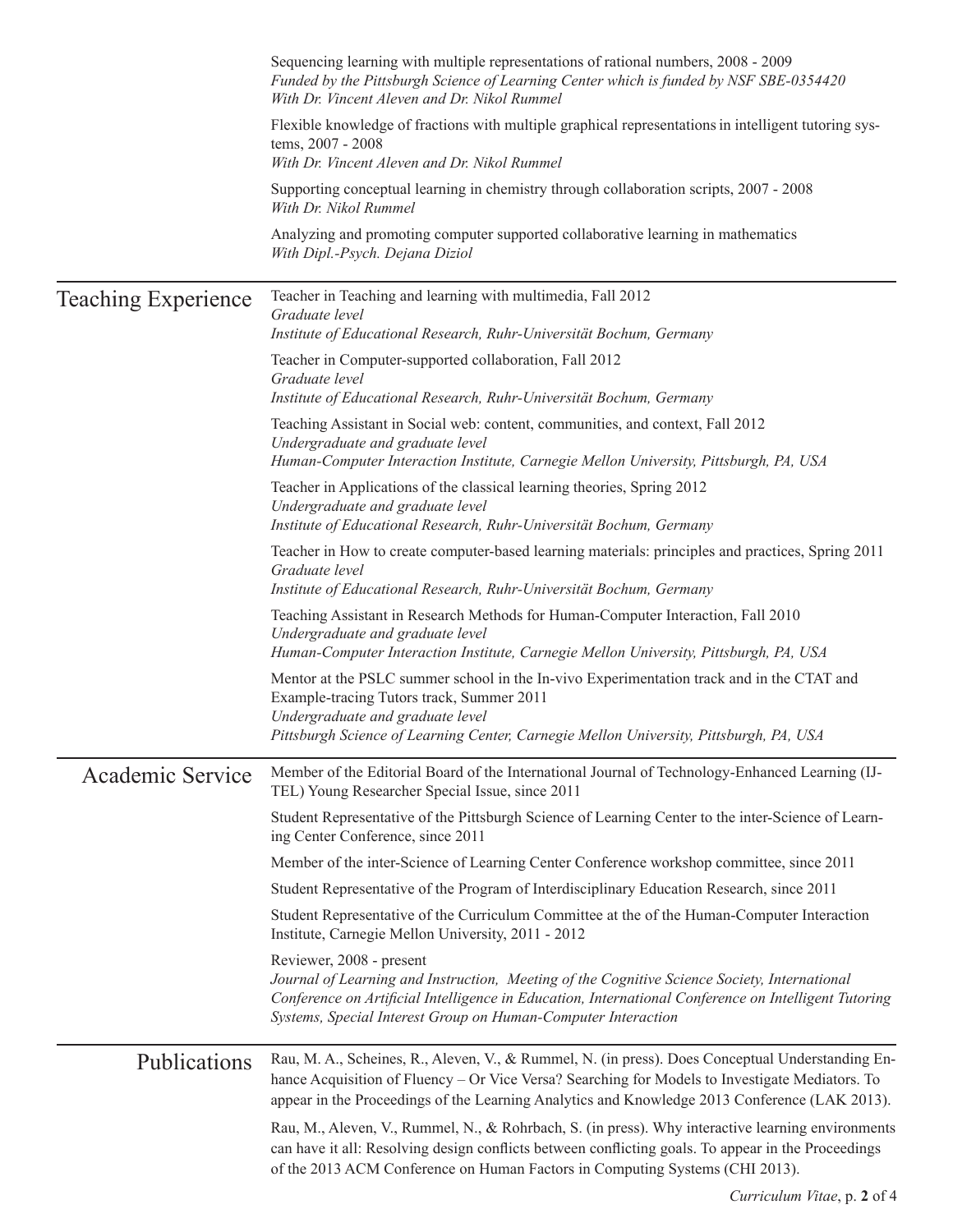Rau, M. A., Aleven, V., & Rummel, N. (2013). Interleaved practice in multi-dimensional learning tasks: which dimension should we interleave? Learning and Instruction 23, 98-114.

Rau, M., Aleven, V., Rummel, N., & Rohrbach, S. (2012). Sense Making Alone Doesn't Do It: Fluency Matters Too! ITS Support for Robust Learning with Multiple Representations. In S. Cerri, W. Clancey, G. Papadourakis & K. Panourgia (Eds.), Intelligent Tutoring Systems (Vol. 7315, pp. 174-184). Berlin / Heidelberg: Springer.

Rau, M. A., & Pardos, Z. A. (2012). Investigating Practice Schedules of Multiple Fraction Representations Using Knowledge Tracing Based Learning Analysis Techniques. In Yacef, K., Zaïane, O., Hershkovitz, H., Yudelson, M., and Stamper, J. (Eds.), Proceedings of the 5th International Conference on Educational Data Mining. (pp. 168-171).

Rau, M. A., & Scheines, R. (2012). Searching for Variables and Models to Investigate Mediators of Learning from Multiple Representations. In Yacef, K., Zaïane, O., Hershkovitz, H., Yudelson, M., and Stamper, J. (Eds.), Proceedings of the 5th International Conference on Educational Data Mining. (pp. 110-117).

Rau, M., Rummel, N., Aleven, V., Pacilio, L., & Tunc-Pekkan, Z. (2012). How to schedule multiple graphical representations? A classroom experiment with an intelligent tutoring system for fractions. In J. van Aalst, K. Thompson, M. J. Jacobson & P. Reimann (Eds.), The future of learning: Proceedings of the 10th international conference of the learning sciences (ICLS 2012) – Volume 1, Full Papers (pp. 64-71). Sydney, Australia: ISLS.

Rau, M. A., Aleven, V., & Rummel, N. (2010). Blocked versus Interleaved Practice With Multiple Representations in an Intelligent Tutoring System for Fractions. In V. Aleven, J. Kay, & J. Mostow (Eds.), Proceedings of the 10th International Conference of Intelligent Tutoring Systems (pp. 413- 422). Heidelberg / Berlin: Springer.

Rau, M. A., Aleven, V., & Rummel, N. (2009). Intelligent Tutoring Systems with Multiple Representations and Self-Explanation Prompts Support Learning of Fractions. In V. Dimitrova, R. Mizoguchi, & B. du Boulay (Eds.), Proceedings of the 14th International Conference on Artificial Intelligence in Education (pp. 441-448). Amsterdam, the Netherlands: IOS Press.

Matlen, B., Atit, K., Goksun, T., Rau, M., & Ptouchkina, M. (2012). Representing Space: Exploring the Relationship between Gesturing and Geoscience Understanding in Children. In C. Stachniss, K. Schill & D. Uttal (Eds.), Spatial Cognition VIII (Vol. 7463, pp. 405-415): Springer Berlin Heidelberg.

Hayashi, E., Rau, M. A., Neo, Z. H., Tan, N., Ramasubramanian, S., & Paulos, E. (2012). Time Blocks: "Mom, Can I Have Another Block of Time?" Proceedings of the 2012 ACM Conference on Human Factors in Computing Systems (CHI 2012).

Feenstra, L., Aleven, V., Rummel, N., Rau, M. A., & Taatgen, N. (2011). Thinking with Your Hands: Interactive Graphical Representations in a Tutor for Fractions Learning. Lecture Notes in Computer Science, 6738, 453-455.

## Rau, M. A., Aleven, V., & Rummel, N. (2011). How to schedule multiple graphical representations? A classroom experiment with an intelligent tutoring system for fractions. Paper presented at the Society for Research on Educational Effectiveness Fall 2011 Conference, Washington, D.C. Presentations

Rau, M. A., Tunc-Pekkan, Z. Pacilio, L., Aleven, V., & Rummel, N. (2011). Facilitating the Representational Fluency and Flexibility through Sequencing Multiple Graphical Representations. Paper presented at the 14th biennial EARLI Conference, Exeter, U.K.

Rau, M. A., Aleven, V., & Rummel, N. (2011). How to schedule multiple graphical representations? A classroom experiment with an intelligent tutoring system for fractions. Paper presented at the Society for Research on Educational Effectiveness Fall 2011 Conference, Washington, D.C.

Rau, M. A., Tunc-Pekkan, Z. Pacilio, L., Aleven, V., & Rummel, N. (2011). Facilitating the Representational Fluency and Flexibility through Sequencing Multiple Graphical Representations. Paper presented at the 14th biennial EARLI Conference, Exeter, U.K.